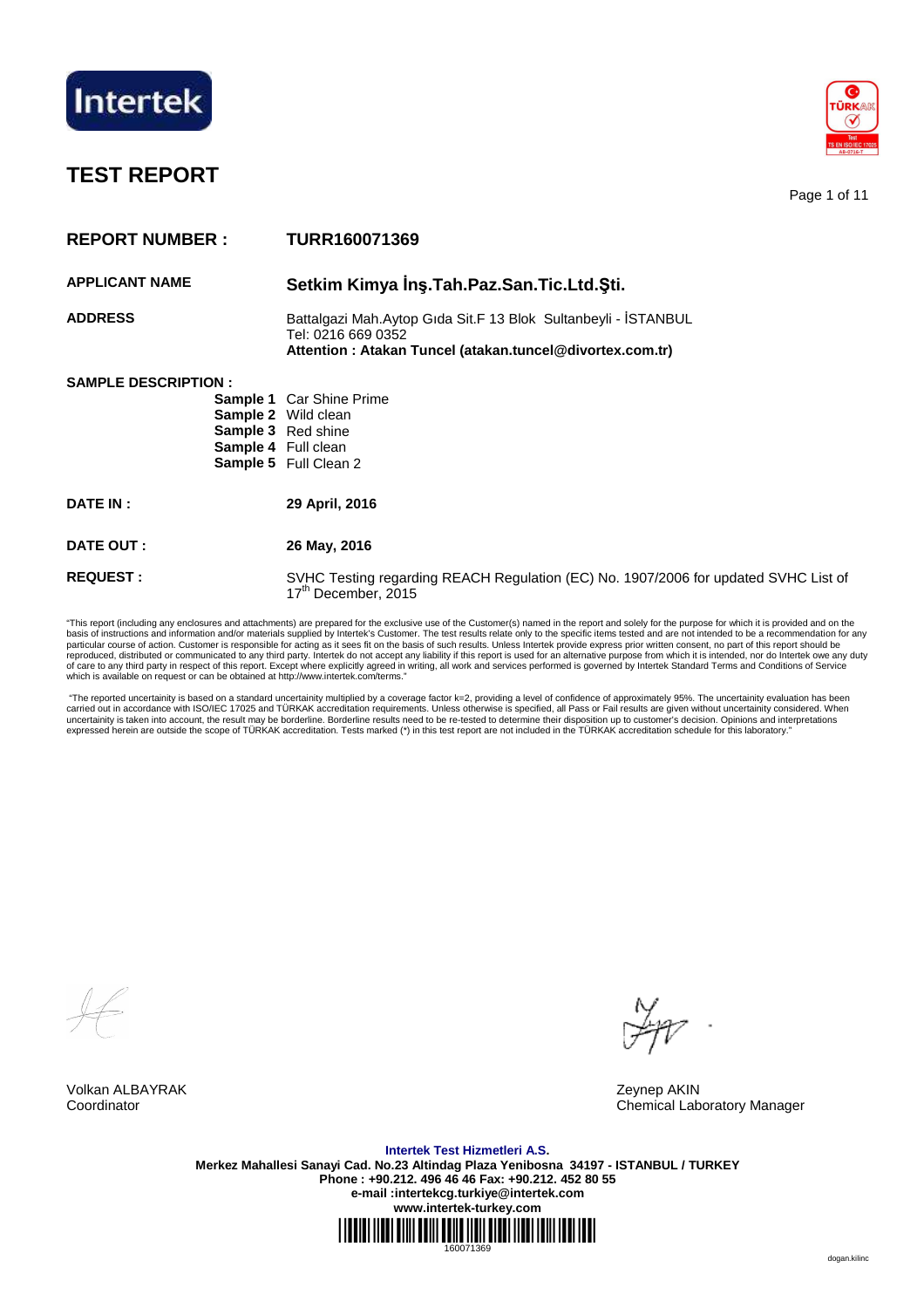| Intertek              |               | <b>TÜRKAK</b><br>✔<br><b>Test</b><br><b>TS EN ISO/IEC 17025</b><br>AB-0716-T |
|-----------------------|---------------|------------------------------------------------------------------------------|
| <b>RESULTS</b>        |               | Page 2 of 11                                                                 |
| REPORT: TURR160071369 |               | 26 May, 2016                                                                 |
| <b>Test Method</b>    | <b>Result</b> | <b>Requirements</b>                                                          |
|                       |               |                                                                              |

# **Tested Component Parts:**

**CS : Combined Sample** 

| $\sim$<br>uc | sawimbian<br>otion |                                                                                                                                    |
|--------------|--------------------|------------------------------------------------------------------------------------------------------------------------------------|
|              | ~~<br>w            | -<br>.<br>Clean 2<br>Shine<br>Shine<br>Full<br>Clean<br>∙ull<br>Wild<br>Combined<br>sample<br>اar<br>Prime.<br>Red<br>Clean.<br>Οt |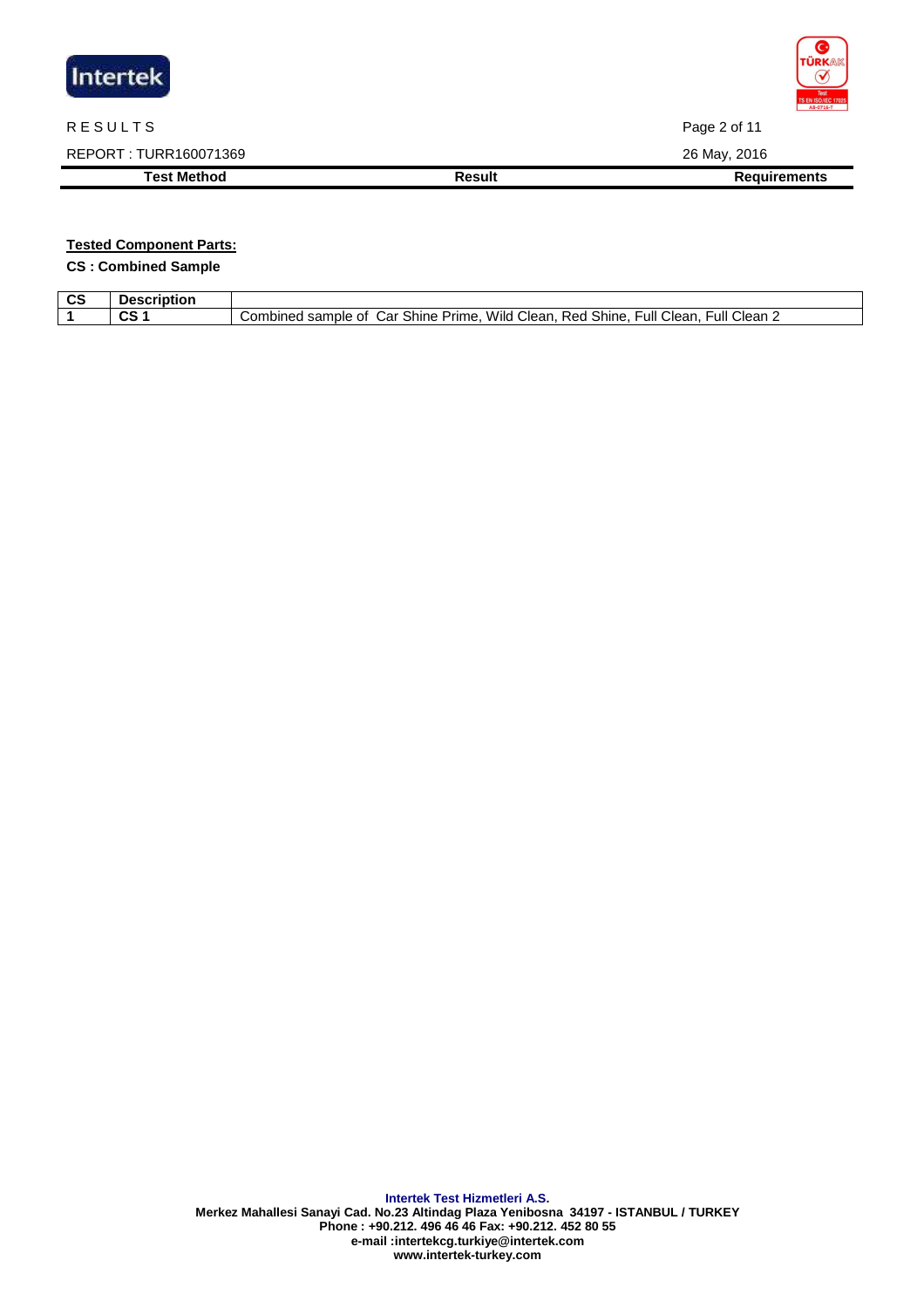

#### R E SULTS Page 3 of 11

REPORT : TURR160071369 26 May, 2016

**Test Method Result Result Result Requirements** 

### **(**Ⅰ**) SVHC Testing Results**

**(a) The First List (15 SVHC Released in Oct, 2008)** 

| <b>Chemical Substance</b>                               | CAS-No.               | RESULTS (% w/w) |
|---------------------------------------------------------|-----------------------|-----------------|
|                                                         |                       | CS <sub>1</sub> |
| Cobalt Dichloride $\Delta$                              | 7646-79-9             | $< 0.1\%$       |
| Diarsenic Pentaoxide $\Delta$                           | 1303-28-2             | $< 0.1\%$       |
| Diarsenic Trioxide $\Delta$                             | 1327-53-3             | $< 0.1\%$       |
| Lead Hydrogen Arsenate $\Delta$                         | 7784-40-9             | $< 0.1\%$       |
| Triethyl Arsenate $\Delta$                              | 15606-95-8            | $< 0.1\%$       |
| Sodium Dichromate $\Delta$                              | 7789-12-0, 10588-01-9 | $< 0.1\%$       |
| Bis (Tributyltin) Oxide (TBTO) $\Delta$                 | 56-35-9               | $< 0.1\%$       |
| Anthracene                                              | 120-12-7              | $< 0.1\%$       |
| 4,4'-Diaminodiphenylmethane (MDA)                       | 101-77-9              | $< 0.1\%$       |
| Hexabromocyclododecane (HBCDD) and All                  | 25637-99-4 and 3194-  |                 |
| Major Diastereoisomers Identified                       | 55-6 (134237-50-6,    | $< 0.1\%$       |
| (α-HBCDD, β-HBCDD, γ-HBCDD)                             | 134237-51-7, 134237-  |                 |
|                                                         | $52-8$                |                 |
| 5-Tert-Butyl-2,4,6-Trinitro-m-Xylene (Musk              |                       | $< 0.1\%$       |
| Xylene)                                                 | $81 - 15 - 2$         |                 |
| Bis (2-Ethylhexyl) Phthalate (DEHP)                     | 117-81-7              | $< 0.1\%$       |
| Dibutyl Phthalate (DBP)                                 | 84-74-2               | $< 0.1\%$       |
| Benzyl Butyl Phthalate (BBP)                            | 85-68-7               | $< 0.1\%$       |
| Short Chain Chlorinated Paraffins (C <sub>10-13</sub> ) | 85535-84-8            | < 0.1%          |

### **(b) The Second List (13 SVHC Release in Jan, 2010 and Mar, 2010)**

| <b>Chemical Substance</b>                              | CAS-No.        | RESULTS (% w/w) |
|--------------------------------------------------------|----------------|-----------------|
|                                                        |                | CS <sub>1</sub> |
| Lead Chromate $\Lambda$                                | 7758-97-6      | $< 0.1\%$       |
| Lead Chromate Molybdate Sulphate Red (C.I. Pigment Red |                | $< 0.1\%$       |
| 104) Δ                                                 | 12656-85-8     |                 |
| Lead Sulfochromate Yellow (C.I. Pigment                |                | $< 0.1\%$       |
| Yellow 34) ∆                                           | 1344-37-2      |                 |
| Tris (2-Chloroethyl) Phosphate                         | 115-96-8       | $< 0.1\%$       |
| 2,4-Dinitrotoluene                                     | $121 - 14 - 2$ | $< 0.1\%$       |
| Diisobutyl Phthalate (DIBP)                            | 84-69-5        | $< 0.1\%$       |
| Coal Tar Pitch, High Temperature                       | 65996-93-2     | $< 0.1\%$       |
| Anthracene Oil                                         | 90640-80-5     | $< 0.1\%$       |
| Anthracene Oil, Anthracene Paste, Distn. Lights        |                | $< 0.1\%$       |
|                                                        | 91995-17-4     |                 |
| Anthracene Oil, Anthracene Paste, Anthracene           |                | $< 0.1\%$       |
| <b>Fraction</b>                                        | 91995-15-2     |                 |
| Anthracene Oil, Anthracene-low                         | 90640-82-7     | $< 0.1\%$       |
| Anthracene Oil, Anthracene Paste                       | 90640-81-6     | $< 0.1\%$       |
| Acrylamide                                             | 79-06-1        | $< 0.1\%$       |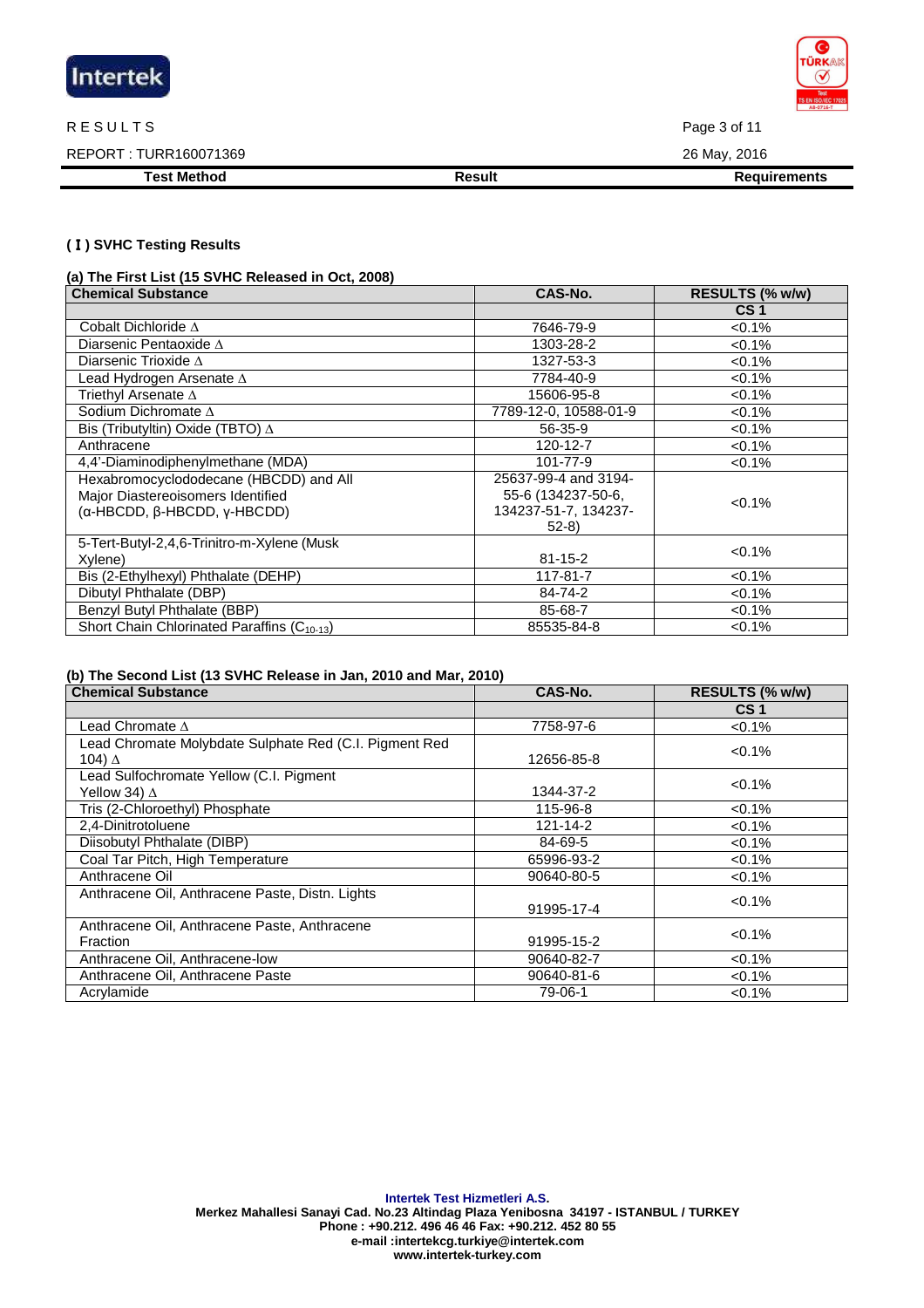| Intertek |  |  |
|----------|--|--|
|          |  |  |

#### R E SULTS Page 4 of 11

REPORT : TURR160071369 26 May, 2016 **Test Method Result Result Result Requirements** 

# **(c) The Third List (8 SVHC Release in Jun,2010)**

| <b>Chemical Substance</b>                        | CAS-No.                | RESULTS (% w/w) |
|--------------------------------------------------|------------------------|-----------------|
|                                                  |                        | CS <sub>1</sub> |
| Boric Acid $\Delta$                              | 10043-35-3, 11113-50-1 | $< 0.1\%$       |
|                                                  | 1330-43-4,             | $< 0.1\%$       |
| Disodium Tetraborate, Anhydrous $\Delta$         | 12179-04-3.            |                 |
|                                                  | 1303-96-4              |                 |
| Tetraboron Disodium Heptaoxide, Hydrate $\Delta$ | 12267-73-1             | $< 0.1\%$       |
| Sodium Chromate $\Delta$                         | 7775-11-3              | $< 0.1\%$       |
| Potassium Chromate $\Delta$                      | 7789-00-6              | $< 0.1\%$       |
| Ammonium Dichromate $\Delta$                     | 7789-09-5              | $< 0.1\%$       |
| Potassium Dichromate $\Delta$                    | 7778-50-9              | $< 0.1\%$       |
| Trichloroethylene                                | 79-01-6                | $< 0.1\%$       |

### **(d) The Fourth List (8 SVHC Release in Dec,2010)**

| <b>Chemical Substance</b>               | CAS-No.    | RESULTS (% w/w) |  |
|-----------------------------------------|------------|-----------------|--|
|                                         |            | CS <sub>1</sub> |  |
| 2-Methoxyethanol                        | 109-86-4   | $< 0.1\%$       |  |
| 2-Ethoxyethanol                         | 110-80-5   | $< 0.1\%$       |  |
| Cobalt Sulphate $\Delta$                | 10124-43-3 | $< 0.1\%$       |  |
| Cobalt Dinitrate $\Delta$               | 10141-05-6 | $< 0.1\%$       |  |
| Cobalt Carbonate $\Delta$               | 513-79-1   | $< 0.1\%$       |  |
| Cobalt Diacetate $\Delta$               | 71-48-7    | $< 0.1\%$       |  |
| Chromium Trioxide $\Delta$              | 1333-82-0  | $< 0.1\%$       |  |
| Chromic Acid $\Lambda$                  |            | $< 0.1\%$       |  |
| Dichromic Acid $\Delta$                 | 7738-94-5  |                 |  |
| Oligomers of Chromic Acid and Dichromic | 13530-68-2 |                 |  |
| Acid $\Delta$                           | --         |                 |  |

# **(e) The Fifth List (7 SVHC Release in Jun, 2011)**

| <b>Chemical Substance</b>                                          | CAS-No.        | RESULTS (% w/w) |
|--------------------------------------------------------------------|----------------|-----------------|
|                                                                    |                | CS <sub>1</sub> |
| Strontium Chromate∆                                                | 7789-06-2      | $< 0.1\%$       |
| 2-ethoxyethyl acetate (2-EEA)                                      | 111-15-9       | $< 0.1\%$       |
| 1,2-Benzenedicarboxylic acid, di-C <sub>7-11</sub> - branched and  |                | $< 0.1\%$       |
| linear alkyl esters (DHNUP)                                        | 68515-42-4     |                 |
| Hydrazine                                                          | 7803-57-8      | $<0.1\%$        |
|                                                                    | $302 - 01 - 2$ |                 |
| 1-methyl-2-pyrrolidone                                             | 872-50-4       | $< 0.1\%$       |
| 1,2,3-trichloropropane                                             | $96-18-4$      | $< 0.1\%$       |
| 1,2-Benzenedicarboxylic acid, di-C <sub>6-8</sub> - branched alkyl |                | $< 0.1\%$       |
| esters, $C_7$ -rich (DIHP)                                         | 71888-89-6     |                 |

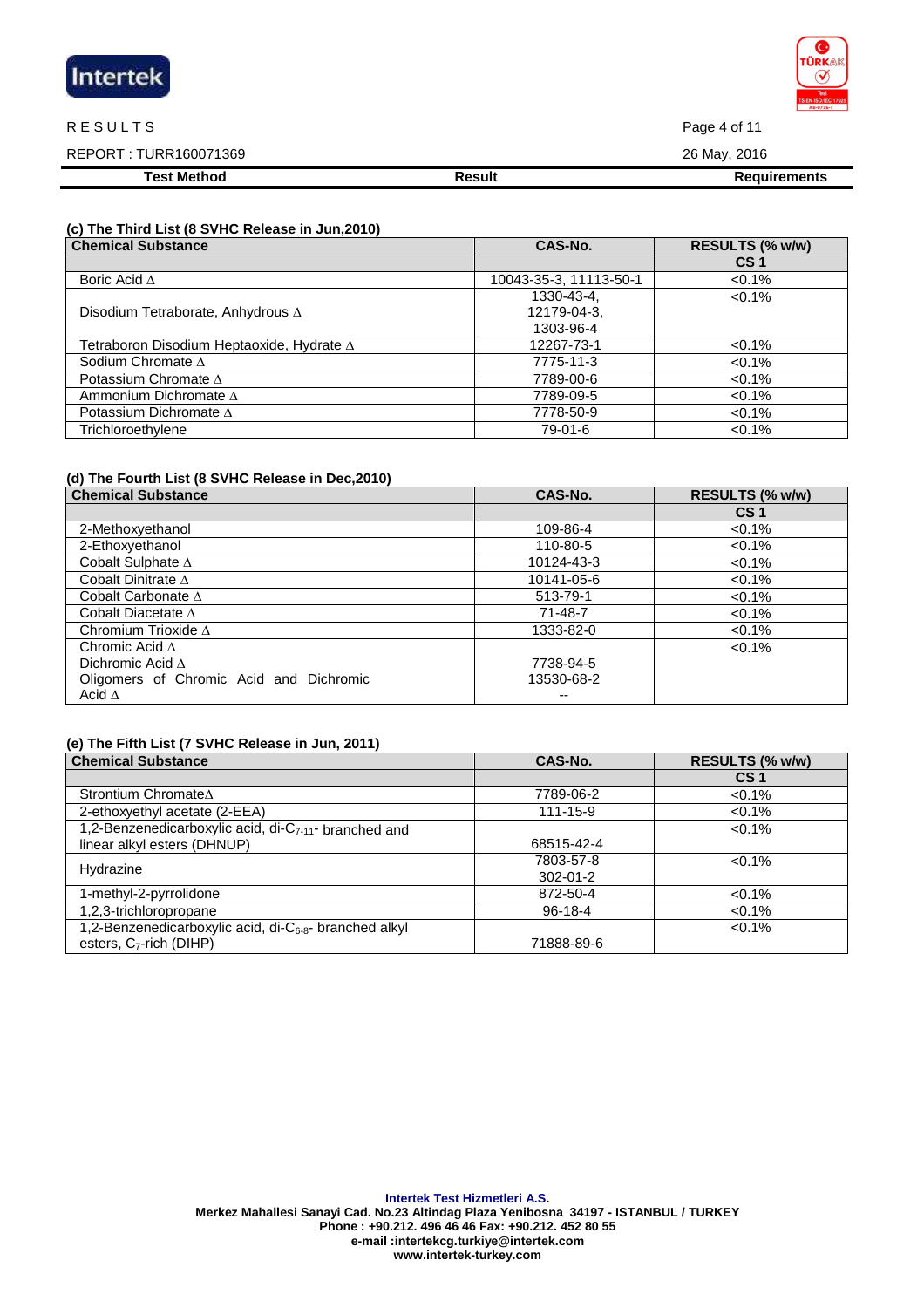| Intertek |  |  |
|----------|--|--|
|          |  |  |

#### R E SULTS Page 5 of 11

# REPORT : TURR160071369 26 May, 2016

**Test Method Result Result Result Requirements** 

# **(f) The Sixth List (20 SVHC Release in Dec, 2011)**

| <b>Chemical Substance</b>                                                  | CAS-No.                  | RESULTS (% w/w) |
|----------------------------------------------------------------------------|--------------------------|-----------------|
|                                                                            |                          | CS <sub>1</sub> |
| Lead dipicrate∆                                                            | 6477-64-1                | $< 0.1\%$       |
| Lead styphnate $\Delta$                                                    | 15245-44-0               | $< 0.1\%$       |
| Lead azide; Lead diazide $\Delta$                                          | 13424-46-9               | $< 0.1\%$       |
| Phenolphthalein                                                            | 77-09-8                  | $< 0.1\%$       |
| 2,2'-dichloro-4,4'-methylenedianiline (MOCA)                               | $101 - 14 - 4$           | $< 0.1\%$       |
| N,N-dimethylacetamide (DMAC)                                               | 127-19-5                 | $< 0.1\%$       |
| Trilead diarsenate $\Delta$                                                | 3687-31-8                | $< 0.1\%$       |
| Calcium arsenate $\Delta$                                                  | 7778-44-1                | $< 0.1\%$       |
| Arsenic acid∆                                                              | 7778-39-4                | $< 0.1\%$       |
| Bis(2-methoxyethyl) ether                                                  | 111-96-6                 | $< 0.1\%$       |
| 1,2-Dichloroethane                                                         | 107-06-2                 | $< 0.1\%$       |
| 4-(1,1,3,3-tetramethylbutyl)phenol, (4-tert- Octylphenol)                  | 140-66-9                 | $< 0.1\%$       |
| 2-Methoxyaniline; o-Anisidine                                              | $90 - 04 - 0$            | $< 0.1\%$       |
| Bis(2-methoxyethyl) phthalate (DMEP)                                       | 117-82-8                 | $< 0.1\%$       |
| Formaldehyde, oligomeric reaction products with aniline<br>(technical MDA) | 25214-70-4               | $< 0.1\%$       |
| Pentazinc chromate octahydroxideA                                          | 49663-84-5               | $< 0.1\%$       |
| Potassium hydroxyoctaoxodizincate di- chromateA                            | 11103-86-9               | $< 0.1\%$       |
| Dichromium tris(chromate) $\Delta$                                         | 24613-89-6               | $< 0.1\%$       |
| Aluminosilicate Refractory Ceramic Fibres $\Delta$                         | (Index No. 650-017-00-8) | $< 0.1\%$       |
| Zirconia Aluminosilicate Refractory Ceramic<br>Fibres $\Delta$             | (Index No. 650-017-00-8) | <0.1%           |

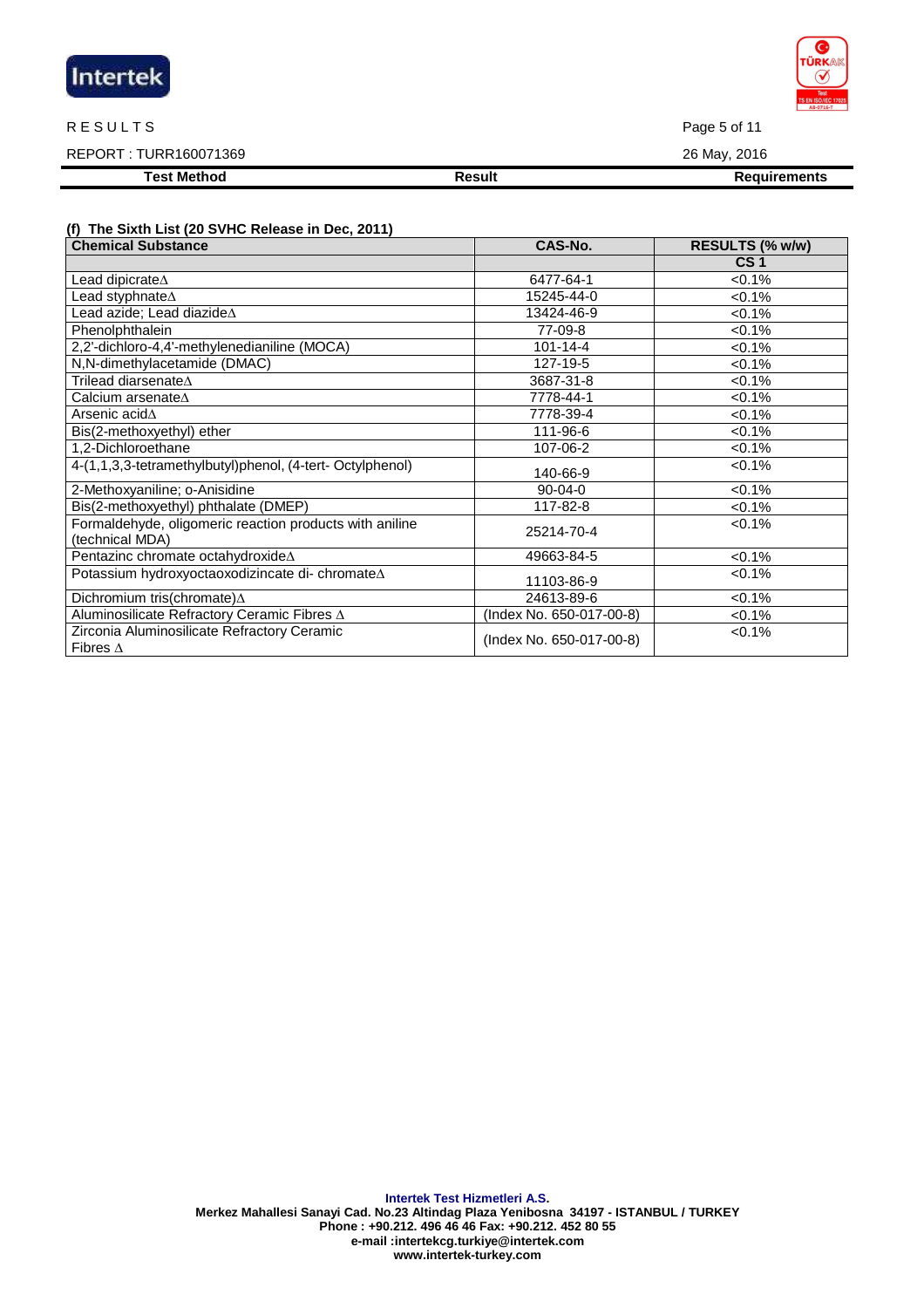| Intertek |  |
|----------|--|
|          |  |

#### R E SULTS Page 6 of 11

REPORT : TURR160071369 26 May, 2016

**Test Method Result Result Result Requirements** 

| (g) The Seventh List (13 SVHC Release in Jun, 2012) |  |
|-----------------------------------------------------|--|

| <b>Chemical Substance</b>                                                                                                                                                                                                                              | CAS-No.        | RESULTS (% w/w)     |
|--------------------------------------------------------------------------------------------------------------------------------------------------------------------------------------------------------------------------------------------------------|----------------|---------------------|
|                                                                                                                                                                                                                                                        |                | CS <sub>1</sub>     |
| 1,2-bis(2-methoxyethoxy)ethane (TEGDME;<br>triglyme)                                                                                                                                                                                                   | 112-49-2       | $< 0.1\%$           |
| 1,2-dimethoxyethane; ethylene glycol dimethyl<br>ether (EGDME)                                                                                                                                                                                         | $110 - 71 - 4$ | $< 0.1\%$           |
| Diboron trioxide∆                                                                                                                                                                                                                                      | 1303-86-2      | <0.1%               |
| Formamide                                                                                                                                                                                                                                              | $75-12-7$      | <0.1%               |
| Lead(II) bis(methanesulfonate) $\Delta$                                                                                                                                                                                                                | 17570-76-2     | $< 0.1\%$           |
| TGIC (1,3,5-tris(oxiranylmethyl)-1,3,5-triazine-<br>2,4,6(1H,3H,5H)-trione)                                                                                                                                                                            | 2451-62-9      | $< 0.1\%$           |
| $\beta$ -TGIC (1,3,5-tris[(2S and 2R)-2,3-                                                                                                                                                                                                             |                | $< 0.1\%$           |
| epoxypropyl]-1,3,5-triazine-2,4,6-(1H,3H,5H)-trione)                                                                                                                                                                                                   | 59653-74-6     |                     |
| 4,4'-bis(dimethylamino)benzophenone<br>(Michler's ketone)                                                                                                                                                                                              | $90 - 94 - 8$  | $< 0.1\%$           |
| N,N,N',N'-tetramethyl-4,4'-methylenedianiline<br>(Michler's base)                                                                                                                                                                                      | $101 - 61 - 1$ | $< 0.1\%$           |
| [4-[4,4'-bis(dimethylamino)<br>benzhydrylidene]cyclohexa-2,5-dien-1-<br>ylidene]dimethylammonium chloride (C.I.<br>Basic Violet 3) [with ≥ 0.1% of Michler's ketone<br>(EC No. 202-027-5) or Michler's base (EC No.<br>202-959-2)]                     | 548-62-9       | < 0.1%              |
| [4-[[4-anilino-1-naphthyl][4-<br>(dimethylamino)phenyl]methylene]cyclohexa-<br>2,5-dien-1-ylidene] dimethylammonium<br>chloride (C.I. Basic Blue 26) [with ≥ 0.1% of Michler's<br>ketone (EC No. 202-027-5) or Michler's base (EC No. 202-<br>$959-2]$ | 2580-56-5      | < 0.1%              |
| $\alpha$ , $\alpha$ -Bis[4-(dimethylamino)phenyl]-4<br>(phenylamino)naphthalene-1-methanol (C.I. Solvent Blue 4)<br>[with ≥ 0.1% of Michler's ketone (EC No. 202-027-5) or<br>Michler's base<br>(EC No. 202-959-2)]                                    | 6786-83-0      | < 0.1%              |
| 4,4'-bis(dimethylamino)-4"-(methylamino)trityl alcohol [with ≥<br>0.1% of Michler's ketone (EC<br>No. 202-027-5) or Michler's base (EC No. 202-<br>$959-2]$                                                                                            | $561 - 41 - 1$ | $\overline{50.1\%}$ |

# **(h) The Eighth List (54 SVHC Release in Dec, 2012)**

| <b>Chemical Substance</b>                      | CAS-No.        | RESULTS (% w/w) |
|------------------------------------------------|----------------|-----------------|
|                                                |                | CS <sub>1</sub> |
| Bis(pentabromophenyl) ether                    | 1163-19-5      | $< 0.1\%$       |
| (decabromodiphenyl ether; DecaBDE)             |                |                 |
| Pentacosafluorotridecanoic acid                | 72629-94-8     | $< 0.1\%$       |
| Tricosafluorododecanoic acid                   | $307 - 55 - 1$ | $< 0.1\%$       |
| Henicosafluoroundecanoic acid                  | 2058-94-8      | $< 0.1\%$       |
| Heptacosafluorotetradecanoic acid              | 376-06-7       | $< 0.1\%$       |
| Diazene-1,2-dicarboxamide (C,C'-               | 123-77-3       | $< 0.1\%$       |
| azodi(formamide))                              |                |                 |
| Cyclohexane-1,2-dicarboxylic anhydride [1]     |                | $< 0.1\%$       |
| cis-cyclohexane-1,2-dicarboxylic anhydride [2] | 85-42-7        |                 |
| trans-cyclohexane-1,2-dicarboxylic anhydride   |                |                 |
| [3]                                            | 13149-00-3     |                 |

**Intertek Test Hizmetleri A.S.** 

**Merkez Mahallesi Sanayi Cad. No.23 Altindag Plaza Yenibosna 34197 - ISTANBUL / TURKEY Phone : +90.212. 496 46 46 Fax: +90.212. 452 80 55** 

**e-mail :intertekcg.turkiye@intertek.com** 

**www.intertek-turkey.com**

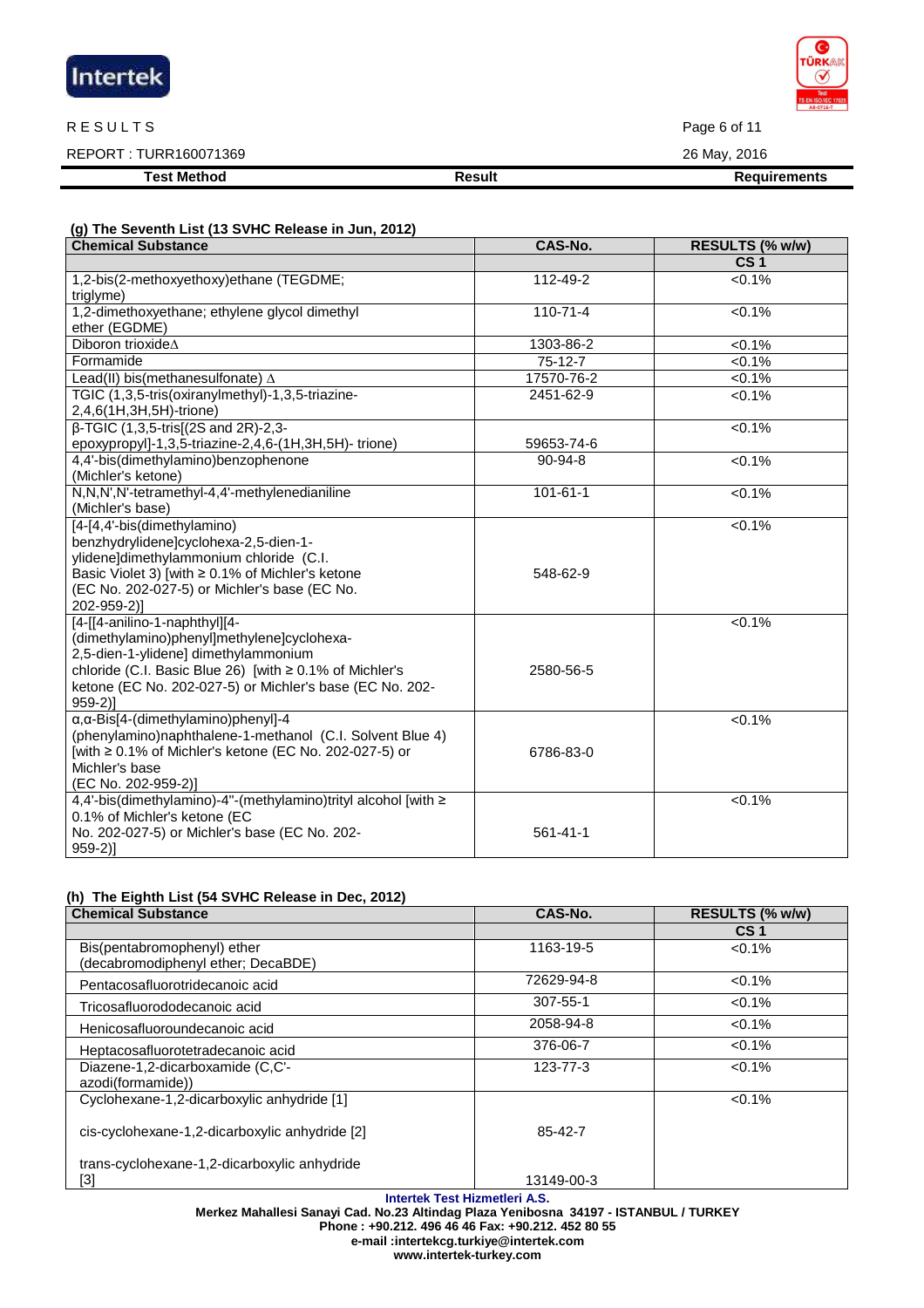| Intertek |  |
|----------|--|
|          |  |

# R E SULTS Page 7 of 11

REPORT : TURR160071369 26 May, 2016

|                    |        | .                   |
|--------------------|--------|---------------------|
| <b>Test Method</b> | Result | <b>Requirements</b> |

| [The individual cis- [2] and trans- [3] isomer substances<br>and all possible combinations of the cis- and trans-isomers<br>[1] are covered<br>by this entry].                                                                                                                              | 14166-21-3  |           |
|---------------------------------------------------------------------------------------------------------------------------------------------------------------------------------------------------------------------------------------------------------------------------------------------|-------------|-----------|
| Hexahydromethylphthalic anhydride [1],                                                                                                                                                                                                                                                      |             | $< 0.1\%$ |
| Hexahydro-4-methylphthalic anhydride [2], Hexahydro-1-                                                                                                                                                                                                                                      |             |           |
|                                                                                                                                                                                                                                                                                             | 25550-51-0  |           |
| Hexahydro-3-<br>methylphthalic<br>anhydride<br>$[3]$ ,                                                                                                                                                                                                                                      | 19438-60-9  |           |
| methylphthalic anhydride [4]                                                                                                                                                                                                                                                                |             |           |
|                                                                                                                                                                                                                                                                                             | 48122-14-1  |           |
| [The individual isomers [2], [3] and [4] (including their cis-<br>and trans- stereo isomeric forms) and all possible                                                                                                                                                                        | 57110-29-9  |           |
| combinations of the isomers [1] are covered by this entry]                                                                                                                                                                                                                                  |             |           |
| 4-Nonylphenol, branched and linear                                                                                                                                                                                                                                                          |             | $< 0.1\%$ |
| [substances with a linear and/or branched alkyl chain with a                                                                                                                                                                                                                                |             |           |
| carbon number of 9 covalently bound in position 4 to phenol,                                                                                                                                                                                                                                |             |           |
| covering also UVCB- and well-defined substances which                                                                                                                                                                                                                                       |             |           |
| include any of the individual isomers or a combination thereof]<br>4-(1,1,3,3-tetramethylbutyl)phenol, ethoxylated                                                                                                                                                                          |             | $< 0.1\%$ |
|                                                                                                                                                                                                                                                                                             |             |           |
| [covering well-defined substances and UVCB<br>substances, polymers and homologues]                                                                                                                                                                                                          |             |           |
| Methoxyacetic acid                                                                                                                                                                                                                                                                          | 625-45-6    | $< 0.1\%$ |
| N,N-dimethylformamide                                                                                                                                                                                                                                                                       | 68-12-2     | $< 0.1\%$ |
| Dibutyltin dichloride (DBTC) $\Delta$                                                                                                                                                                                                                                                       | 683-18-1    | < 0.1%    |
| Lead monoxide (Lead oxide) A                                                                                                                                                                                                                                                                | 1317-36-8   | $< 0.1\%$ |
| Orange lead (Lead tetroxide) $\Delta$                                                                                                                                                                                                                                                       | 1314-41-6   | $< 0.1\%$ |
| Lead bis(tetrafluoroborate) A                                                                                                                                                                                                                                                               | 13814-96-5  | < 0.1%    |
| Trilead bis(carbonate) dihy droxide $\Delta$                                                                                                                                                                                                                                                | 1319-46-6   | $< 0.1\%$ |
| Lead titanium trioxideA                                                                                                                                                                                                                                                                     | 12060-00-3  | $< 0.1\%$ |
| Lead titanium zirconium oxideA                                                                                                                                                                                                                                                              | 12626-81-2  | $< 0.1\%$ |
| Silicic acid, lead salt $\Delta$                                                                                                                                                                                                                                                            | 11120-22-2  | $< 0.1\%$ |
| Silicic acid (H2Si2O5), barium salt (1:1), lead- doped∆                                                                                                                                                                                                                                     |             | $< 0.1\%$ |
| [with lead (Pb) content above the applicable generic<br>concentration limit for 'toxicity for reproduction' Repr. 1A<br>(CLP) or category 1 (DSD); the substance is a member of<br>the group entry of lead compounds, with index number<br>082-001-00-6 in Regulation (EC) No<br>1272/2008] | 68784-75-8  |           |
| 1-bromopropane (n-propyl bromide)                                                                                                                                                                                                                                                           | 106-94-5    | $< 0.1\%$ |
| Methyloxirane (Propylene oxide)                                                                                                                                                                                                                                                             | 75-56-9     | < 0.1%    |
| 1,2-Benzenedicarboxylic acid, dipentylester, branched and<br>linear                                                                                                                                                                                                                         | 84777-06-0  | < 0.1%    |
| Diisopentylphthalate (DIPP)                                                                                                                                                                                                                                                                 | 605-50-5    | $< 0.1\%$ |
| N-pentyl-isopentylphthalate                                                                                                                                                                                                                                                                 | 776297-69-9 | $< 0.1\%$ |
| 1,2-diethoxyethane                                                                                                                                                                                                                                                                          | 629-14-1    | $< 0.1\%$ |
| Acetic acid, lead salt, basic $\Delta$                                                                                                                                                                                                                                                      | 51404-69-4  | < 0.1%    |
| Lead oxide sulfate $\Delta$                                                                                                                                                                                                                                                                 | 12036-76-9  | $< 0.1\%$ |
| [Phthalato(2-)]dioxotrilead $\Delta$                                                                                                                                                                                                                                                        | 69011-06-9  | $< 0.1\%$ |

**Intertek Test Hizmetleri A.S. Merkez Mahallesi Sanayi Cad. No.23 Altindag Plaza Yenibosna 34197 - ISTANBUL / TURKEY Phone : +90.212. 496 46 46 Fax: +90.212. 452 80 55 e-mail :intertekcg.turkiye@intertek.com www.intertek-turkey.com**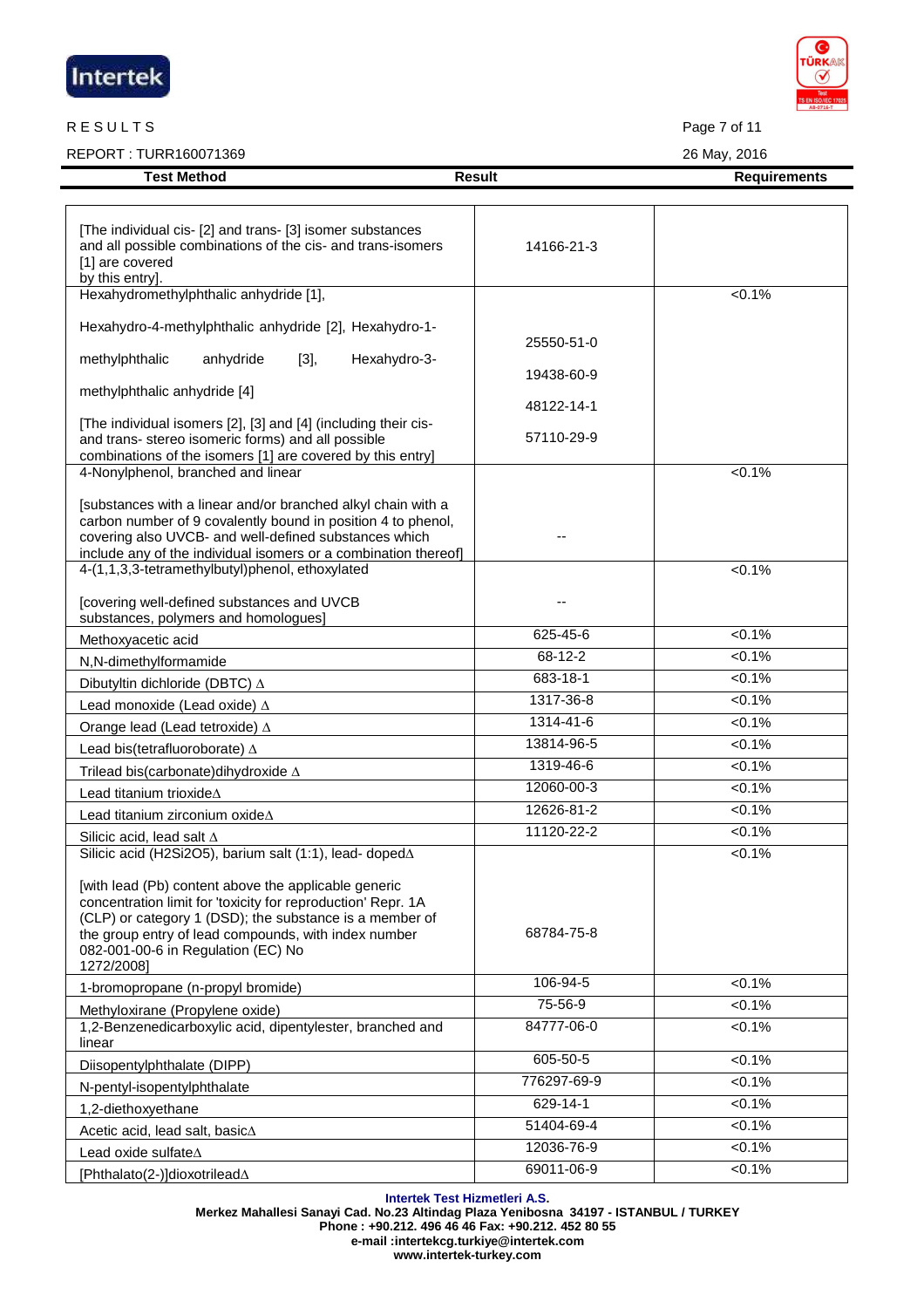|                                                     |                | <b>TS EN ISO/IEC 1702</b> |
|-----------------------------------------------------|----------------|---------------------------|
| <b>RESULTS</b>                                      |                | Page 8 of 11              |
| REPORT: TURR160071369                               |                | 26 May, 2016              |
| <b>Test Method</b>                                  | <b>Result</b>  | <b>Requirements</b>       |
|                                                     | 12578-12-0     | $< 0.1\%$                 |
| Dioxobis(stearato)trilead $\Delta$                  | 91031-62-8     | $< 0.1\%$                 |
| Fatty acids, C16-18, lead salts∆                    | 20837-86-9     | $< 0.1\%$                 |
| Lead cynamidate $\Delta$<br>Lead dinitrateA         | 10099-74-8     | $< 0.1\%$                 |
|                                                     | 12065-90-6     | < 0.1%                    |
| Pentalead tetraoxide sulphate∆                      | 8012-00-8      | $< 0.1\%$                 |
| Pyrochlore, antimony lead yellow∆                   | 62229-08-7     | < 0.1%                    |
| Sulfurous acid, lead salt, dibasic∆                 | 78-00-2        | < 0.1%                    |
| Tetraethyllead∆                                     | 12202-17-4     | < 0.1%                    |
| Tetralead trioxide sulphate∆                        |                |                           |
| Trilead dioxide phosphonate∆                        | 12141-20-7     | $< 0.1\%$                 |
| Furan                                               | 110-00-9       | $< 0.1\%$                 |
| Diethyl sulphate                                    | 64-67-5        | < 0.1%                    |
| Dimethyl sulphate                                   | $77 - 78 - 1$  | $< 0.1\%$                 |
| 3-ethyl-2-methyl-2-(3-methylbutyl)-1,3- oxazolidine | 143860-04-2    | $< 0.1\%$                 |
| Dinoseb (6-sec-butyl-2,4-dinitrophenol)             | 88-85-7        | < 0.1%                    |
| 4,4'-methylenedi-o-toluidine                        | 838-88-0       | $< 0.1\%$                 |
| 4,4'-oxydianiline and its salts                     | 101-80-4       | < 0.1%                    |
| 4-aminoazobenzene                                   | 60-09-3        | < 0.1%                    |
| 4-methyl-m-phenylenediamine (toluene-2,4- diamine)  | 95-80-7        | < 0.1%                    |
| 6-methoxy-m-toluidine (p-cresidine)                 | $120 - 71 - 8$ | $< 0.1\%$                 |
| Biphenyl-4-ylamine                                  | $92 - 67 - 1$  | $< 0.1\%$                 |
| o-aminoazotoluene [(4-o-tolylazo-o-toluidine])      | 97-56-3        | $< 0.1\%$                 |
| o-toluidine                                         | $95 - 53 - 4$  | $< 0.1\%$                 |
| N-methylacetamide                                   | $79-16-3$      | $< 0.1\%$                 |

# **(i) The ninth List (6 SVHC Release in Jun, 2013)**

Intertek

| <b>Chemical Substance</b>                                                                                                                                                                                                                                                                       | CAS-No.   | RESULTS (% w/w) |
|-------------------------------------------------------------------------------------------------------------------------------------------------------------------------------------------------------------------------------------------------------------------------------------------------|-----------|-----------------|
|                                                                                                                                                                                                                                                                                                 |           | CS <sub>1</sub> |
| $C$ admium $\Delta$                                                                                                                                                                                                                                                                             | 7440-43-9 | $< 0.1\%$       |
| Cadmium oxide $\Lambda$                                                                                                                                                                                                                                                                         | 1306-19-0 | $< 0.1\%$       |
| Dipentyl phthalate (DPP)                                                                                                                                                                                                                                                                        | 131-18-0  | $< 0.1\%$       |
| 4-Nonylphenol, branched and linear, ethoxylated                                                                                                                                                                                                                                                 |           | $< 0.1\%$       |
| [substances with a linear and/or branched alkyl chain with a<br>carbon number of 9 covalently bound in position 4 to phenol.<br>ethoxylated covering UVCB- and well-defined substances,<br>polymers and homologues, which include any of the individual<br>isomers and/or combinations thereof] |           |                 |
| Ammonium pentadecafluorooctanoate (APFO)                                                                                                                                                                                                                                                        | 3825-26-1 | $< 0.1\%$       |
| Pentadecafluorooctanoic acid (PFOA)                                                                                                                                                                                                                                                             | 335-67-1  | $< 0.1\%$       |

**Intertek Test Hizmetleri A.S. Merkez Mahallesi Sanayi Cad. No.23 Altindag Plaza Yenibosna 34197 - ISTANBUL / TURKEY Phone : +90.212. 496 46 46 Fax: +90.212. 452 80 55 e-mail :intertekcg.turkiye@intertek.com www.intertek-turkey.com**

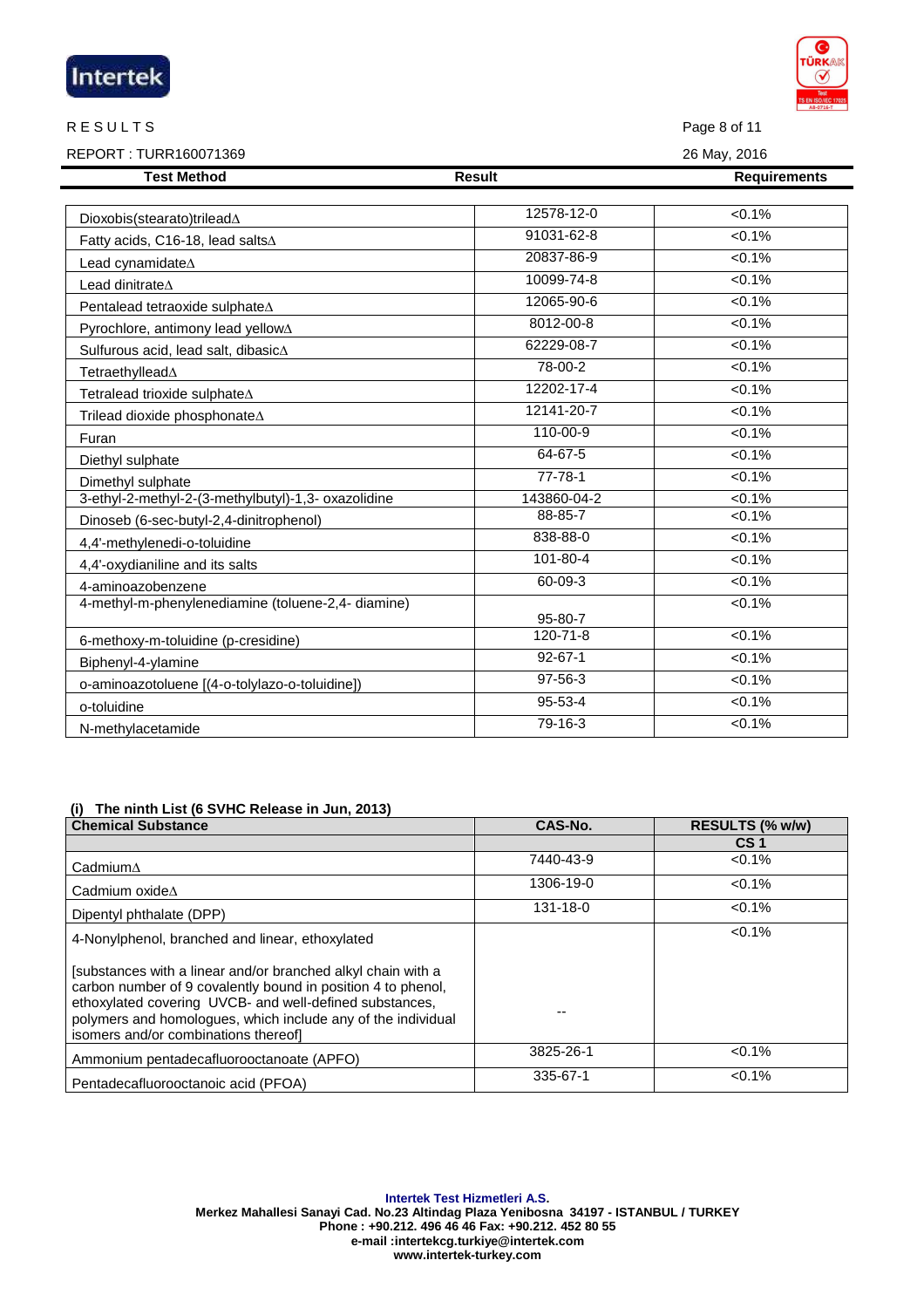| Intertek |  |  |
|----------|--|--|
|          |  |  |

#### R E SULTS Page 9 of 11

REPORT : TURR160071369 26 May, 2016

**Test Method Result Result Result Requirements** 

 **(j) The tenth List (7 SVHC Release in Dec, 2013)** 

| <b>Chemical Substance</b>                                                                                                                                        | CAS-No.        | RESULTS (% w/w) |
|------------------------------------------------------------------------------------------------------------------------------------------------------------------|----------------|-----------------|
|                                                                                                                                                                  |                | CS <sub>1</sub> |
| Cadmium sulphide $\Delta$                                                                                                                                        | 1306-23-6      | $< 0.1\%$       |
| Disodium 3,3'-[[1,1'-biphenyl]-4,4'- diylbis(azo)]bis(4-<br>aminonaphthalene-1- sulphonate) (C.I. Direct Red 28)                                                 | 573-58-0       | $< 0.1\%$       |
| Disodium 4-amino-3-[[4'-[(2,4- diaminophenyl)azo][1,1'-<br>biphenyl]-4-yl]azo] -5- hydroxy-6-(phenylazo)naphthalene-<br>2,7- disulphonate (C.I. Direct Black 38) | 1937-37-7      | $< 0.1\%$       |
| Dihexyl phthalate                                                                                                                                                | 84-75-3        | $< 0.1\%$       |
| Imidazolidine-2-thione (2-imidazoline-2-thiol)                                                                                                                   | 96-45-7        | $< 0.1\%$       |
| Lead di(acetate) $\Delta$                                                                                                                                        | $301 - 04 - 2$ | $< 0.1\%$       |
| Trixylyl phosphate                                                                                                                                               | 25155-23-1     | $< 0.1\%$       |

# **(k) The eleventh List (4 SVHC Release in Jun, 2014)**

| <b>Chemical Substance</b>                                           | CAS-No.    | RESULTS (% w/w) |
|---------------------------------------------------------------------|------------|-----------------|
|                                                                     |            | CS 1            |
| 1,2-Benzenedicarboxylic acid, dihexyl ester, branched and<br>linear | 68515-50-4 | $< 0.1\%$       |
| Cadmium chloride $\Delta$                                           | 10108-64-2 | $< 0.1\%$       |
| Sodium perborate;<br>Perboric acid, sodium saltA                    | --         | $< 0.1\%$       |
| Sodium peroxometaborate∆                                            | 7632-04-4  | $<0.1\%$        |

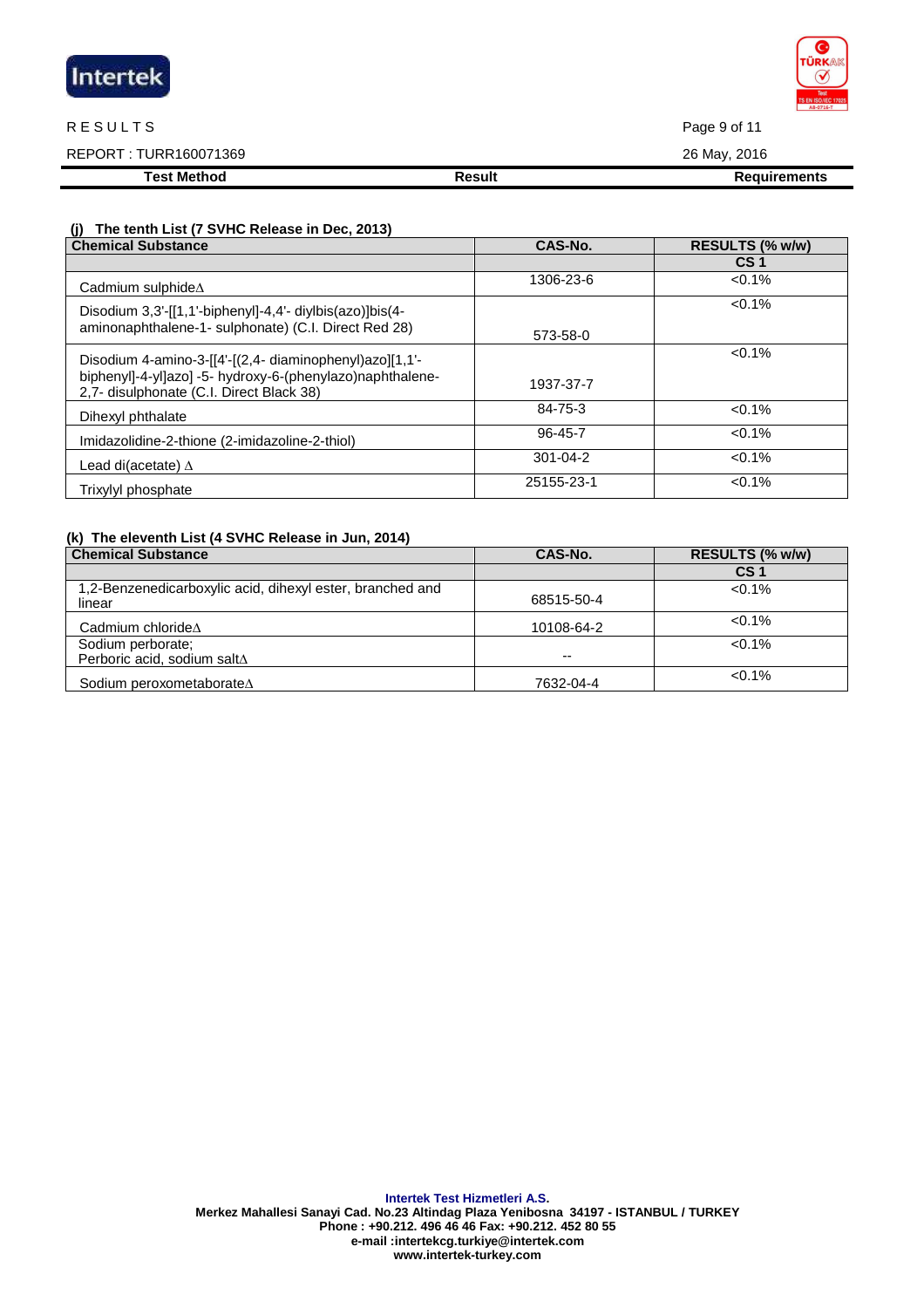

# R E SULTS Page 10 of 11

REPORT : TURR160071369 26 May, 2016

**Test Method Result Result Result Requirements** 

# **(l) The twelfth List (6 SVHC Release in December, 2014)**

| <b>Chemical Substance</b>                                                                                                                                                                                                                                                      | CAS-No.                | RESULTS (% w/w) |
|--------------------------------------------------------------------------------------------------------------------------------------------------------------------------------------------------------------------------------------------------------------------------------|------------------------|-----------------|
|                                                                                                                                                                                                                                                                                |                        | CS <sub>1</sub> |
| 2-(2H-benzotriazol-2-yl)-4,6-ditertpentylphenol                                                                                                                                                                                                                                |                        | $< 0.1\%$       |
| (UV-328)                                                                                                                                                                                                                                                                       | 25973-55-1             |                 |
| 2-benzotriazol-2-yl-4,6-di-tert-butylphenol (UV-                                                                                                                                                                                                                               |                        | $< 0.1\%$       |
| 320)                                                                                                                                                                                                                                                                           | 3846-71-7              |                 |
| 2-ethylhexyl 10-ethyl-4,4-dioctyl-7-oxo-8-oxa-                                                                                                                                                                                                                                 |                        | $< 0.1\%$       |
| 3,5-dithia-4-stannatetradecanoate (DOTE)                                                                                                                                                                                                                                       | 15571-58-1             |                 |
| Cadmium fluoride $\Lambda$                                                                                                                                                                                                                                                     | 7790-79-6              | $< 0.1\%$       |
| Cadmium sulphate $\Delta$                                                                                                                                                                                                                                                      | 10124-36-4: 31119-53-6 | $< 0.1\%$       |
| Reaction mass of 2-ethylhexyl 10-ethyl-4,4- dioctyl-7-oxo-8-<br>oxa-3,5-dithia-4- stannatetradecanoate and 2-ethylhexyl 10-<br>ethyl-4-[[2-[(2-ethylhexyl)oxy]-2-oxoethyl]thio]-<br>4-octyl-7-oxo-8-oxa-3,5-dithia-4- stannatetradecanoate<br>(reaction mass of DOTE and MOTE) |                        | $< 0.1\%$       |
|                                                                                                                                                                                                                                                                                |                        |                 |

# **(m) The thirteenth List (2 SVHC Release in June, 2015**)

| <b>Chemical Substance</b>                                                                                                                                                                    | CAS-No.                | RESULTS (% w/w)   |
|----------------------------------------------------------------------------------------------------------------------------------------------------------------------------------------------|------------------------|-------------------|
|                                                                                                                                                                                              |                        | CS <sub>1</sub>   |
| 1,2-Benzenedicarboxylic acid, di-C6-10-alkyl esters; 1,2-<br>benzenedicarboxylic acid, mixed decyl and hexyl and octyl<br>diesters with $\geq 0.3\%$ of dihexyl phthalate (EC No. 201-559-5) | 68515-51-5: 68648-93-1 | $<\frac{9}{6}0.1$ |
| 5-Sec-butyl-2-(2,4-dimethylcyclohex-3-en-1-yl)-5-methyl-1,3-<br>dioxane [1].                                                                                                                 |                        |                   |
| 5-Sec-butyl-2-(4,6-dimethylcyclohex-3-en-1-yl)-5-methyl-1,3-<br>dioxane [2]                                                                                                                  |                        | $<\frac{9}{6}0.1$ |
| [covering any of the individual isomers of [1] and [2] or any<br>combination thereofl                                                                                                        |                        |                   |

# **(n) The fourteenth List (5 SVHC Release in December, 2015)**

| <b>Chemical Substance</b>                                                | CAS-No.                                      | RESULTS (% w/w)   |
|--------------------------------------------------------------------------|----------------------------------------------|-------------------|
|                                                                          |                                              | <u>CS1</u>        |
| 1,3-Propanesultone                                                       | 1120-71-4                                    | $<\frac{9}{0.1}$  |
| 2,4-di-tert-butyl-6-(5-chlorobenzotriazol-2-yl) phenol (UV-327)          | 3864-99-1                                    | $<\frac{9}{6}0.1$ |
| 2-(2H-Benzotriazol-2-yl)-4-(tert-butyl)-6-(sec-butyl)phenol (UV-<br>350) | 36437-37-3                                   | $<\frac{9}{6}0.1$ |
| Nitrobenzene                                                             | 98-95-3                                      | $<\frac{9}{6}0.1$ |
| Perfluorononan-1-oic-acid and its sodium and ammonium salts              | $375 - 95 - 1$ :<br>21049-39-8:<br>4149-60-4 | $<\frac{9}{6}0.1$ |